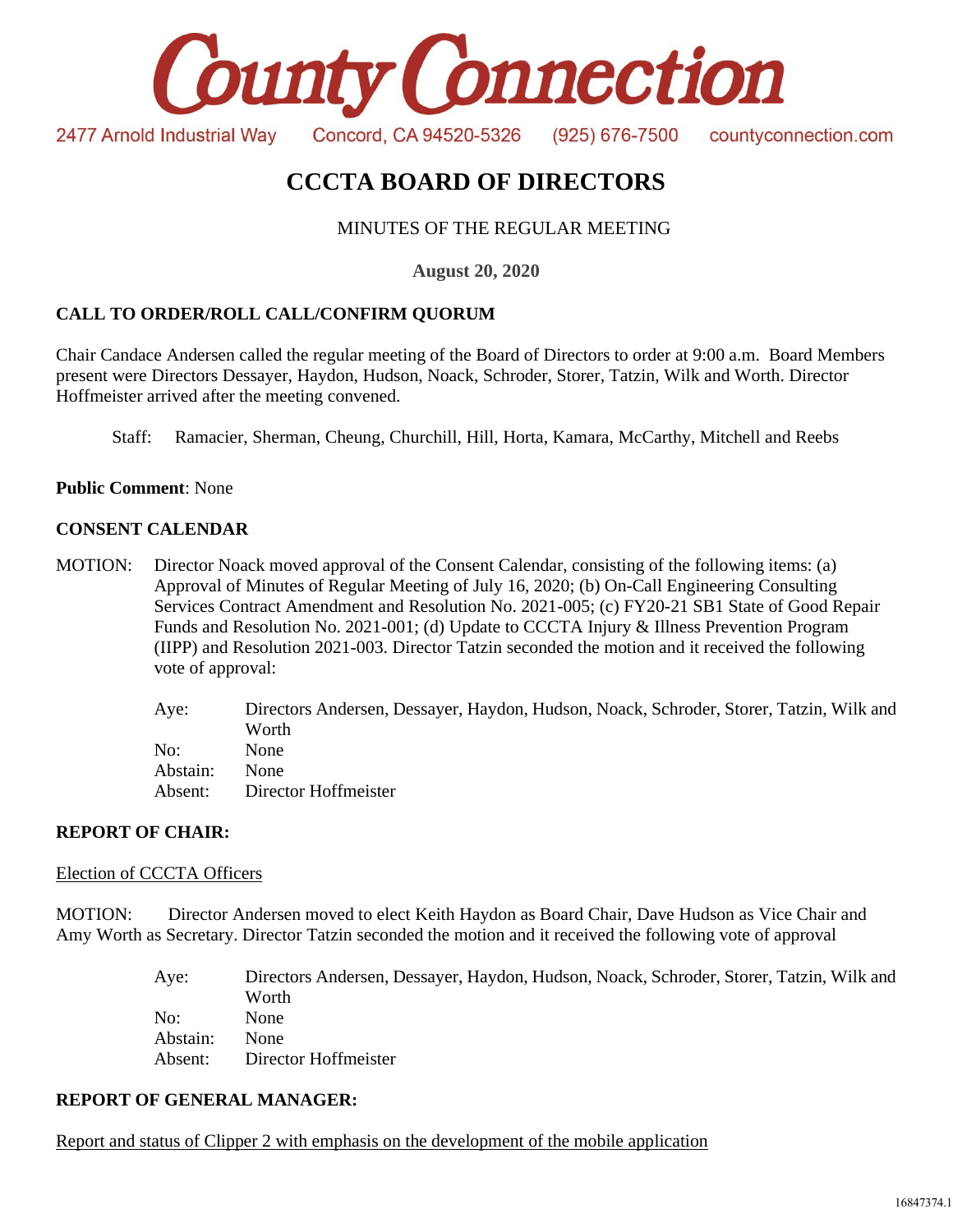Rick Ramacier introduced Jason Weinstein of MTC who gave the Board a brief description of what to expect with the new Clipper program update. Mr. Weinstein explained that the new Clipper will now be able to accept more payment options as well as integrate with other services, for example, Seamless Mobility Platform, Paratransit, Transit Parking and other partnerships. By early next year, you will no longer need a physical card, you will have the option to download all Clipper information on your cell phone and use directly from your phone. Director Hoffmeister arrived at 9:25 a.m.

## Blue Ribbon Task Force

Rick Ramacier informed the Board that he is meeting with the MTC Blue Ribbon Task Force, once a month via Zoom to represent the small transit operators. We are discussing a health and safety plan for transit and coordination with other transit agencies on implementing the plan and when and how we will begin collecting transit fares again.

## Report on the status of the HEROES/HEALS Act

Rick Ramacier informed the board that County Connection has received our first allocation of funds from the CARES Act, with the second allocation expected after MTC. We anticipate approximately \$4.5 million for our next allocation and we should receive the funds by the end August 2020. Congress has not passed any follow up legislation to the CARES Act, and at this point we don't know when/if such legislation will be adopted. The Heroes Act would allocate \$15.75 billion for transit and would be split into a \$11.75 billion bucket for urbanized area formula funds for transit entities serving populations of more than three million that would be distributed using Fiscal Year 2020 formulas and \$4 billion in grants. We don't expect to hear anything until after the election and possibly not until early 2021.

### Report and status of Clipper START

Rick Ramacier informed the Board that the Clipper START program allows adults who live in the Bay Area and whose annual earnings are up to 200 percent of the federal poverty level to qualify for fare discounts. The Clipper START pilot requires riders to use Clipper for fare payment. Riders can apply online or submit a paper application. Applicants will need to provide proof of identity and proof of income, and those approved will receive a personalized Clipper card that can be used for single-ride discounts on the participating transit agencies' systems.

Establishment of the Clipper START program followed a three-year study launched by MTC in 2015 to determine if a transit fare program based on household income would be feasible and effective. This Regional Means-Based Transit Fare Pricing Study included three main objectives: make transit more affordable for low-income residents, move toward a more consistent regional standard for fare discounts and develop implementation options that are financially viable and administratively feasible. As more information becomes available, we will keep the Board abreast of the program and our participation in it.

# **REPORT OF STANDING COMMITTEES**

### **Administration & Finance Committee**

### Approval of Resolution No. 2021-002, authorizing the General Manager to sign Clipper MOU Amendment No. 2

Melody Reebs, Manager of Planning, gave a brief history about the Amended and Restated Clipper Memorandum of Understanding (MOU), which was entered into on February 19, 2016 among the Metropolitan Transportation Commission (MTC) and the transit operators participating in the Clipper program, including County Connection. In addition to defining roles and responsibilities related to the Clipper program, the MOU defines the operating cost and revenue allocation formulas among the operators and MTC.

The amendment will result in increased costs to all participating agencies due to the additional operating costs associated with the accelerated deployment phase. Actual amounts will depend on usage, but staff has estimated that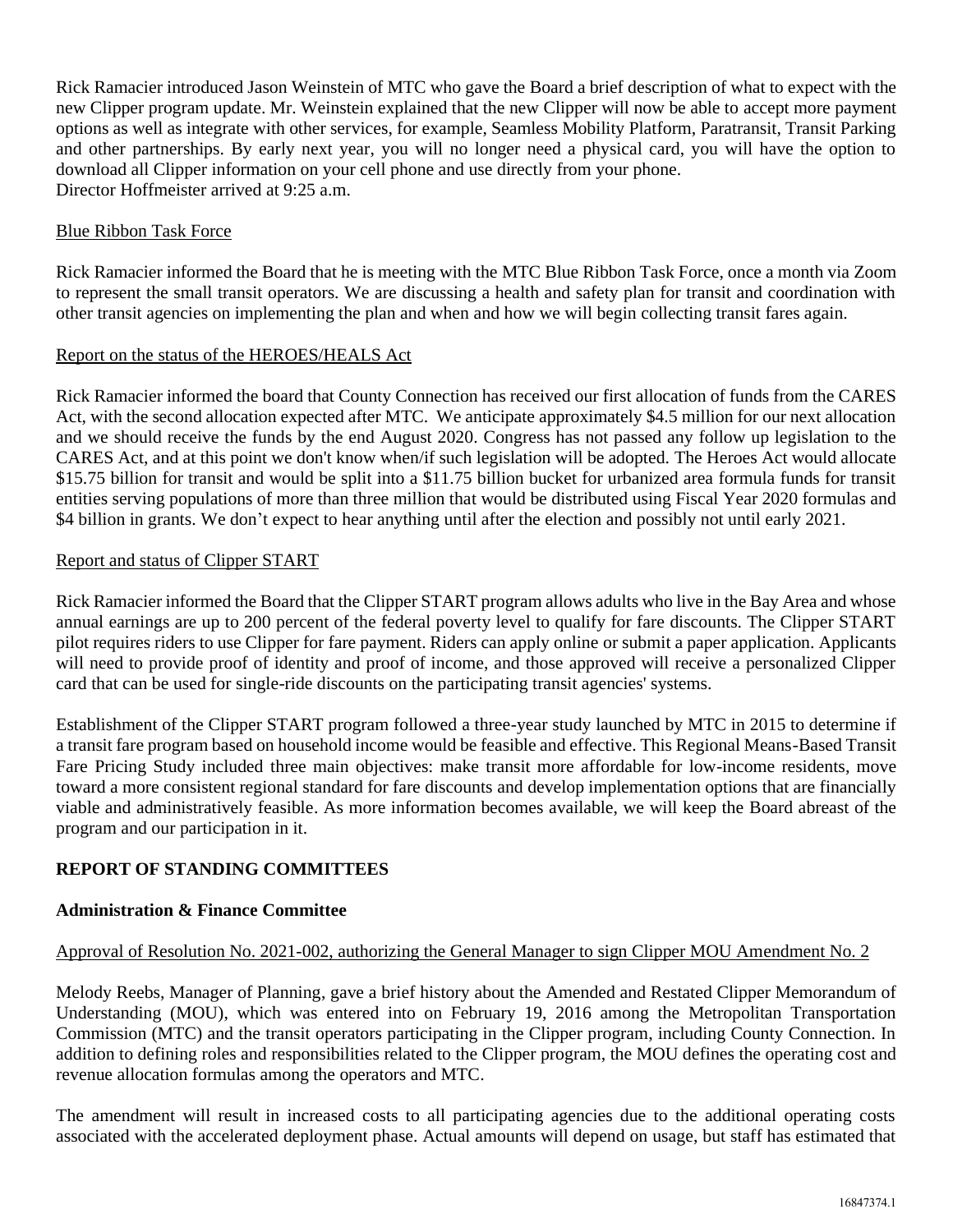County Connection's share will be an additional \$15,000 per year. This increase in Clipper fees has been included in the FY 2021 budget.

MOTION: Director Dessayer moved adoption of Resolution No. 2021-002, authorizing the General Manager to sign Clipper MOU Amendment No. 2. Director Tatzin seconded the motion and it received the following vote of approval

> Aye: Directors Andersen, Dessayer, Haydon, Hoffmeister, Hudson, Noack, Schroder, Storer, Tatzin, Wilk and Worth No: None Abstain: None Absent: None

### **Marketing, Planning and Legislative Committee**

#### Transit Capital Priorities Program FY2021-2025

Ruby Horta gave a brief background on how The Metropolitan Transportation Commission (MTC) established the Transit Capital Priorities process to help ensure that the limited federal transit dollars available go to projects that are essential. Transit operators use this process to compete for funds used for a wide range of investments. The current call for projects has been released and is due September 4th. County Connection is scheduled replace several fixed route and paratransit vehicles in the FY 21-25 project cycle.

The call for projects requires each agency to indicate the fuel type of the replacement vehicles. Staff recognizes there are several uncertainties that will not be resolved by the September deadline, such as: total infrastructure costs, local match sources, service cuts relative to COVID-19 and the overall financial viability of any capital purchases. However, agencies must submit the project list to remain eligible for federal funds, within the MTC's process. Therefore, staff proposes the described combination for vehicle replacements. This item was informational, and staff received feedback from the Board.

### **Operating & Scheduling Committee**

### COVID-19 Fixed Route Ridership Trends

Melody Reebs, Manager of Planning, explained that in the San Francisco Bay Area, overall transit ridership was down 84% in May 2020 compared to the same month last year. County Connection's ridership declines and subsequent recovery trends have been relatively consistent with other local transit operators in the region. In contrast, regional transit providers in the Bay Area, including BART, have experienced more significant drops in ridership and slower rates of recovery. Similar to County Connection's express routes, this is likely due to the fact that these regional services tend to serve a more traditional commute market, and in particular, one that is currently able to work from home.

### Paratransit Operations Report COVID-19 Update

Rashida Kamara, Manager of Accessible Services, explained to the Board that since the shelter in place order issued by the Governor, County Connection has experienced an 80% drop in Paratransit trips. As a result, new needs arose in the community, which included essential trips to medical appointments, meal delivery, and in conjunction with the County Health department, COVID-19 transports.

County Connection is working with the community in several areas. Our current partnerships are with: Meals on Wheels, Church of the Bay in Collaboration with the Mt. Diablo School district (Bel Air Elementary and Riverview Middle), Contra Costa County EOC collaboration and Homeless Relocation Transport. Our agency collaborations are with AC Transit and Bart (East Bay Paratransit), Marin County Health Department and West CAT.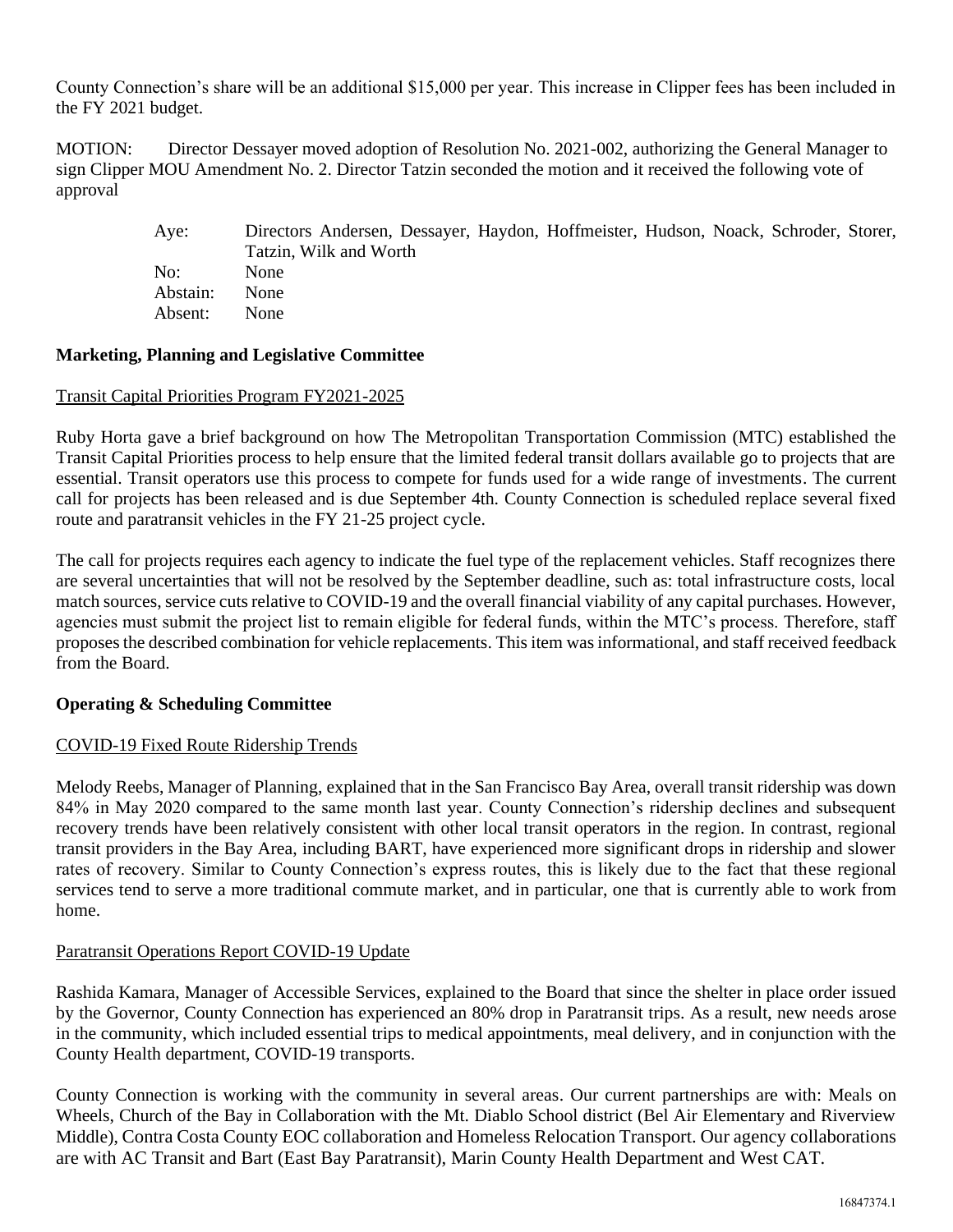# Regional Transfer trips and COVID-19 Demonstration project

Rashida Kamara, Manager of Accessible Services, explained to the Board that all regional transfer trips are coordinated in advance and require special booking procedures. These procedures include the passenger calling their home agency, requesting the trip to the final destination, then the agency having a dedicated person coordinate the trip with a partner agency. This process can take anywhere from 2 to 7 days to complete. The passenger is then notified of the multiple pick-up times, multiple meet locations, multiple fares (especially if they have a three-legged trip) and multiple policies that govern each transit agency. On the day of service, travel is especially problematic as each agency deals with driver shortages, missed communicationsif the passenger misses one leg of the trip, long hold times on the phones to dispatch, and rebooking trips when the passenger is not ready for multiple agencies. The biggest issue is long wait times at the various meet points, especially when the passenger is on-board waiting for the other transit agency. The driver wait times during this process range from 10 minutes to 120 minutes for each trip.

In an effort to slow the spread of the COVID-19 virus, the CDC, State and County health departments have mandated the need for face coverings, frequent handwashing, social distancing of 6ft or more, sanitization of frequently touched places and viewing others as potential carriers. This has put an enormous strain on public transportation and has even changed the landscape of Paratransit use. Paratransit has been reduced to carrying just one passenger at a time, and even though transfer trips have been reduced significantly, the risk of compromising a driver and a passengers safety during a transfer trips is twice if not three times higher than a single trip (due to multiple drivers being utilized for one trip). Directors Storer and Tatzin left the meeting at 10:19 a.m.

As a result, staff has asked our contractor to start performing direct regional trips across service areas. We have engaged the various participating transit agencies in this effort, and they agree that performing these services would minimize exposure for the riders and drivers. It will also help with contact tracing and streamline the regional trip transfer process by significantly reducing the amount of travel time on the van. This is a demonstration project that was already being considered by the various participating agencies, but has been made a priority due to the health and safety concerns of all involved.

MOTION: Director Hudson moved adoption of Resolution No. 2021-006, authorizing County Connection's implementation of a one-seat paratransit pilot program and execution of MOU related to the program. Director Noack seconded the motion and it received the following vote of approval

> Aye: Directors Andersen, Dessayer, Haydon, Hoffmeister, Hudson, Noack, Schroder, Wilk and Worth No: None Abstain: None Absent: Directors Storer and Tatzin

### Bus Cleaning & Sanitation Procedure During COVID-19 and Resolution No. 2021-004

Bill Churchill gave a brief background that the O&S committee requested staff to provide documentation of the cleaning and disinfecting processes used on CCCTA buses to protect employees and the community from COVID-19. Although it is not typical for staff to bring detailed operational SOPs to the Board, given the severity of the pandemic in the communities CCCTA serves, it is prudent to be as transparent as possible regarding these processes. Moreover, there is an emerging concern at the regional level that not all transit agencies in the Bay Area have taken sufficient steps to ensure their buses are sanitized appropriately thus providing an additional motivation for making the CCCTA's efforts to mitigate COVID-19 public and accessible.

Although the increased efforts to keep County Connection vehicles clean and disinfected has been profound, CCCTA is very fortunate to have been once again on the cutting edge in exploring sterilization processes. Nearly two years ago, the maintenance department purchased a hospital grade anti-viral fogger and began using the system to sanitize buses on a monthly basis and after incidents when a passenger became ill on a bus. As a result of this early exploration,